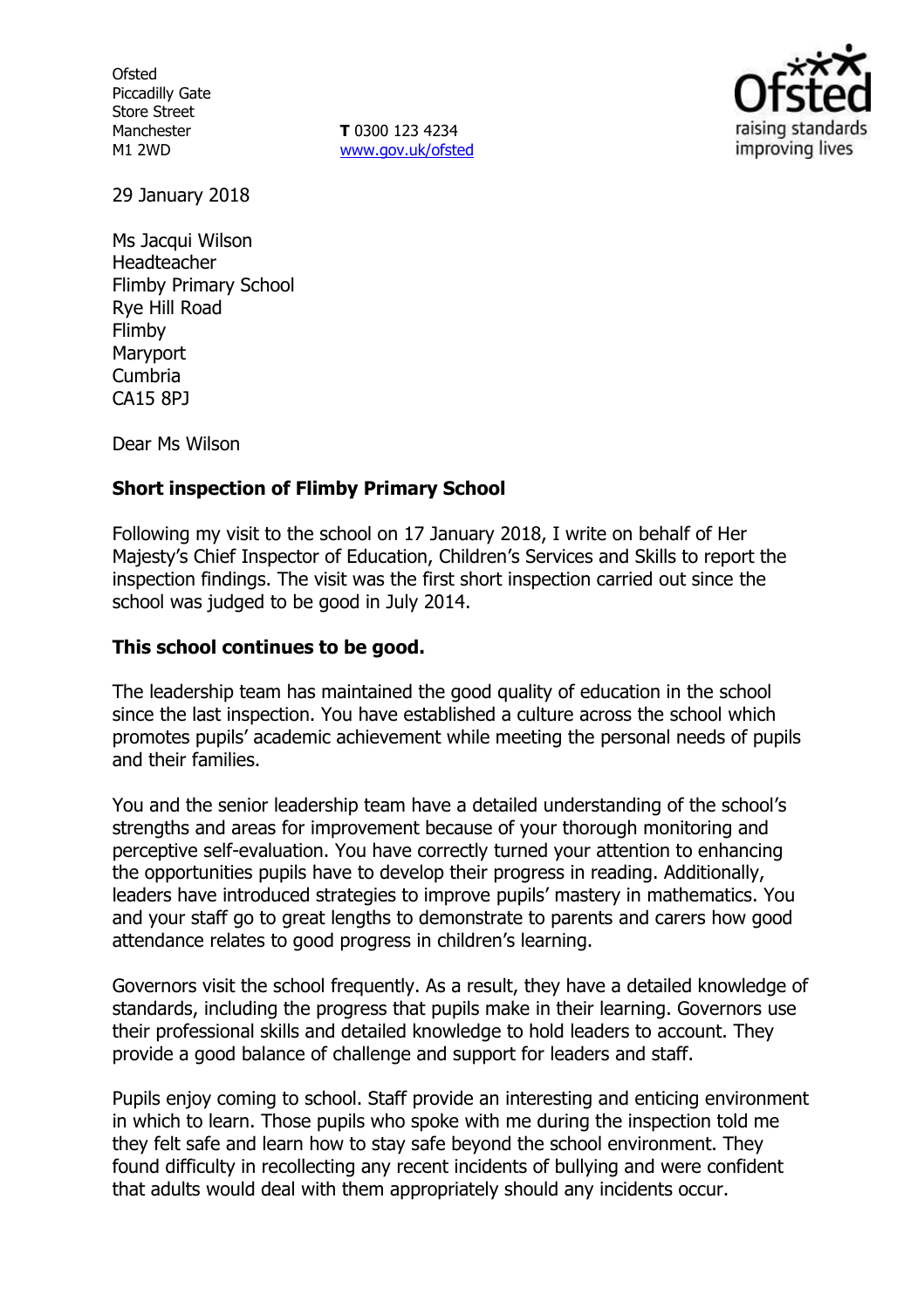

The vast majority of parents share their children's positive view of the school. Parents commented that their children are 'well looked after, nurtured and encouraged to achieve'. One parent told me that 'the school is at the heart of our little village' and others told me how much they appreciate staff giving freely of their own time to support pupils contributing to community events.

Leaders have taken appropriate actions to address the areas for development identified at the last inspection. These included enhancing the quality of teaching and improving pupils' opportunities to develop their writing skills.

Leaders provide a wide range of opportunities for teachers and teaching assistants to share best practice both within the school and through a consortium of schools. Staff training is tailored to meet both the needs of individual teachers and the school's priorities. As a result, leaders have ensured that over time, teaching is of a good quality.

Teachers promote a range of opportunities for writing across a range of subjects and topics. Displays and work in pupils' books show that they develop their writing skills systematically and across a range of genres. As a result, the progress pupils make in writing across the key stages is good.

Additionally, you and the governors have invested in a range of technologies to broaden the range of contexts in which pupils can learn. Teachers plan learning to enable pupils to develop their skills in research and this is helping to prepare pupils for the next stage in their education.

Outcomes for pupils at the end of Year 6 in 2017 were untypically low. You have rightly identified unavoidable turbulence in staffing combined with a small cohort of pupils, of which almost a quarter joined the school during key stage 2, as contributing factors to disappointing results. Current pupils across all year groups are making progress which is similar to the good progress made by the 2016 Year 6 cohort. In this cohort, the proportion of pupils who reached the expected standard in reading, writing and mathematics was larger than that seen nationally.

## **Safeguarding is effective.**

In your role as the designated safeguarding leader, together with your deputy designated safeguarding leader, you work relentlessly to ensure that all safeguarding arrangements meet requirements. You make sure that staff fully understand their duty and follow systems and procedures for raising concerns. You and your business manager ensure that all necessary checks on the suitability of staff to work with children are in place.

You make sure that the promotion of safeguarding throughout the school has a high profile. You provide staff with training that is up to date so that they and members of the governing body understand the current guidance. You and the deputy designated safeguarding leader are prompt in making referrals to the local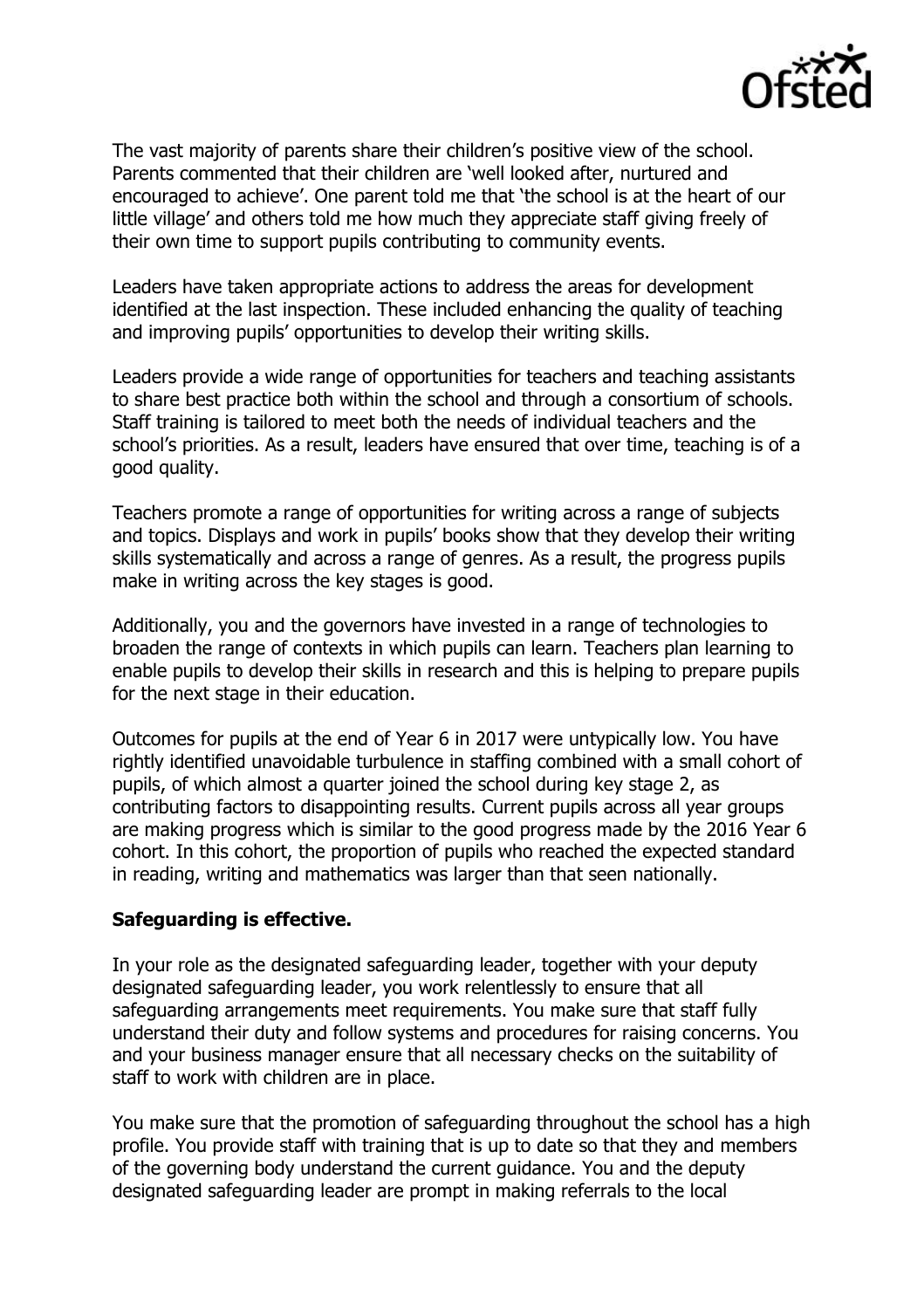

authority. Together, you rigorously follow up all concerns and make sure that pupils are kept safe. The leadership team has ensured that all safeguarding arrangements are fit for purpose and records are detailed and of high quality.

# **Inspection findings**

- $\blacksquare$  My first line of enquiry related to the progress pupils make in reading across key stage 2. You showed me that leaders have raised awareness of the importance of reading across the school. Teachers quickly intervene to make sure that pupils falling behind in reading are brought back on track. You use additional funding for disadvantaged pupils effectively to ensure that the support that pupils receive closely matches their needs. Current pupils in key stage 2 make good progress in reading, including middle-ability and disadvantaged pupils. Leaders introduced daily guided-reading sessions at the start of this academic year. This is proving effective as teachers and teaching assistants work with small groups of pupils and/or individuals, developing their understanding of what they have read. While some pupils are developing their independent reading skills staff work with others to tease out their predictions of what might happen next in their books and their reasons for thinking this. You rightly identify that there is still more to do to raise achievement for all pupils and fully engage all parents in encouraging reading at home.
- $\blacksquare$  I also investigated the opportunities for developing English and mathematics skills across the curriculum. In 2017, the proportion of pupils reaching greater depth by the end of key stage 2 was not as strong as that seen nationally. Leaders are now targeting more pupils to reach greater depth in their reading, writing and mathematics. We observed how effectively teachers plan the use of 'talk partners' as a tool to motivate pupils to talk extensively and build vocabulary before they embark on writing at length. Teachers used the recent visit to the theatre to see 'The Secret Garden' and a video clip to promote discussion and develop ideas before writing a diary. Progress in pupils' books shows that opportunities for writing in topic work are motivating girls and boys alike and quickening the progress of middle- and higher-ability pupils. Teachers plan science work to develop pupils' mathematical skills. During my meeting with pupils, they told me how much they enjoyed their trips and visits beyond their local environment.
- $\blacksquare$  I looked at how the pupil premium funding is used to support disadvantaged pupils, particularly those of higher ability. In 2017, the proportion reaching higher standards was lower than that for other pupils. You use this fund to employ teaching assistants and teachers to deliver extra sessions. You and governors ensure that funding is well used for both academic support and support for the social and emotional well-being of disadvantaged pupils. As a result, the progress of disadvantaged pupils, including those of higher ability, is now closer to that of other pupils nationally. Examples of pupil premium spending include subsidising the costs of school trips and curriculum enhancements. These experiences broaden pupils' experiences, take them beyond their local community and bring learning to life.
- $\blacksquare$  I explored the high rates of absence in 2016 of disadvantaged pupils and those